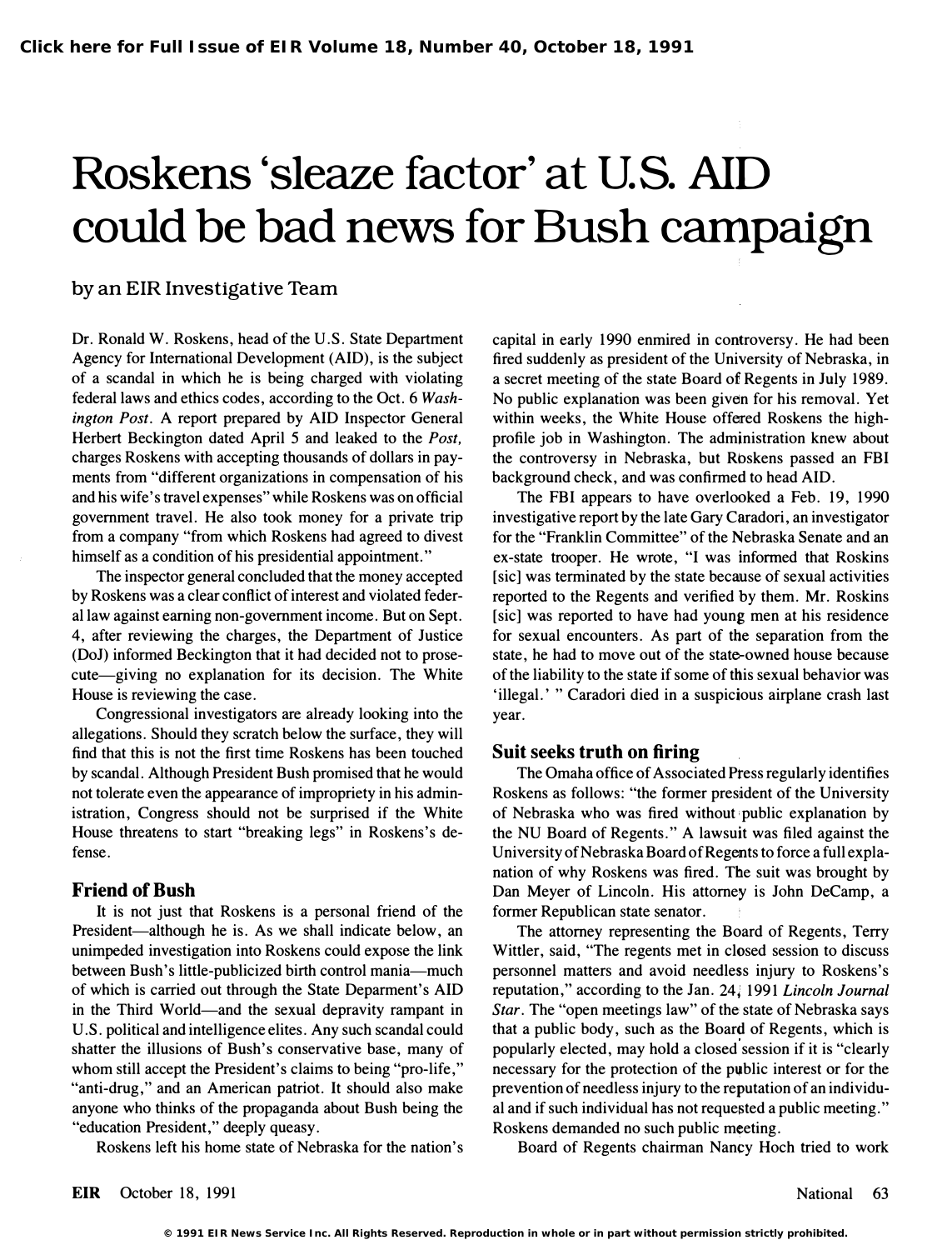out a "friendly" agreement with Roskens but he turned it down. Regent Robert Allen told the press that Roskens thought the board couldn't fire him because of his strong support in the state legislature. Yet, in a 7-1 vote in a closed session on July 31, 1989, Roskens was fired. According to Regent Allen, the two attorneys for the board had told the regents that Roskens had placed a provision in his buyout contract which prohibited any disclosures. Regent Hoch told the media as late as December 1990 that lawyers were still advising her to keep quiet about the firing. "That is not to say the board wouldn't like to comment, but we had been told we should not comment on it," she told the Lincoln Journal Star.

### 'No fiscal or moral questions'

In an April 24, 1990 article in the Omaha World Herald entitled "Praise Flows as Roskens Is Sworn in as AID Chief," made up mostly of paeans from President Bush, Vice President Dan Quayle, and Secretary of State James Baker, the firing is mentioned in an odd fashion. The World Herald reported, "Roskens was removed as president of the University of Nebraska last year by the Board of Regents in a closed meeting. After the meeting, the board would say only that its decision did not involve fiscal or moral questions."

Had someone made such an accusation? According to sources in Nebraska politics and at the university, rumors circulated alleging that Roskens engaged in indiscretions with male minors while president of the university. Although his supporters claim he was ousted over his struggle for administrative control of the university against an overly intrusive Board of Regents, the rumor has gained currency and has yet to be put to rest.

There is no independent confirmation of the accusations against Roskens. But similar charges against other prominent Nebraskans have persisted as fallout from a Nebraska State Senate investigation into a sex and money scandal that continues to rock the Midwestern state.

The scandal originated with the collapse of the minorityoriented Franklin Community Credit Union in Omaha, directed by Lawrence E. King, Jr., a black former Republican Party influential and Reagan-Bush campaign activist. King became the subject of the Nebraska Senate's investigation conducted by the specially created "Franklin Committee" to probe charges of embezzlement.

# Satanism and child abuse

In November 1988, King's offices were raided by the FBI and \$40 million was discovered missing. Within weeks, the Nebraska Senate, which initially opened an inquiry to find out where the money had gone, instead found itself questioning young adults who said they had been child prostitutes. Social workers and state child-care administrators accused King of running a child prostitution ring.

King is now serving a 15-year federal prison sentence for

defrauding the Omaha-based credit union. But the magazines Avvenimenti of Italy and Pronto of Spain, among others, have charged that King's crimes were more serious: that he ran a national child prostitution ring that serviced the political and business elite of both Republican and Democratic parties. Child victims of King's operations charged him with participating in at least one satanic ritual murder of a child several years ago. The Washington Post, New York Times, and National Law Journal covered the full range of accusations when the story broke in November 1988. Kipg's money machinations were also linked to the Iran-Contra affair, and some say King provided the CIA with information garnered from his alleged activities as a "pimp" for the high and mighty.

Pronto, the Barcelona-based, largest circulation weekly in Spain with 4.5 million readers, reported in its Aug. 3 and Aug. 10 issues that the Lawr¢nce E. King child-prostitution scandal "appears to directly implicate politicos of the state of Nebraska and Washington, D.C. who are very close to the White House and George Bush himself."

The weekly stated that Roy Stephens, a private investigator who has worked on the case and heads the Missing Youth Foundation, "says there is reason to believe that the CIA is directly implicated," and that the "FBI refuses to help in the investigation and has sabotaged any efforts" to get to the bottom of the story. Stephens \$ays that "Paul Bonacci directly accused President Bush of being implicated" in the affair when he testified before the Franklin Committee. Bonacci, who had been one of the child prostitutes, is identified by leading child-abuse experts as a well-informed, credible witness.

# Roskens knew Lawrence King

The unsavory Lawrence King was no stranger to Roskens. Both were part of the Republican Party elite in the Cornhusker State. According to the Sept. 7, 1988 Metropolitan, a weekly newspaper, "King is an adviser to the UNO Chancellor's advisory committee." Roskens was chancellor of the University of Nebras�a-Omaha (UNO) until 1977, when he was promoted to head the entire university system, and moved to the capital of Lincoln.

Sources also allege that Roskens played a role in securing investments during the 1980s into King's credit union. While president of the university, Roskens sat on the board of directors of the Enron Corp., now � Houston-based oil firm which was originally headquartered in Omaha. In 1986, the Enron Foundation, the oil company's corporate philanthropic arm, bought \$200,000 in certificates of deposit from Lawrence King's credit union.

The company identified in the AID inspector general's report as having paid for Roskens's travel, "from which Dr. Roskens had agreed to divest himself as a condition of his presidential appointment," is none other than the Enron Corp., according to Cable News Network.

Roskens was also a friend and political associate of Har-